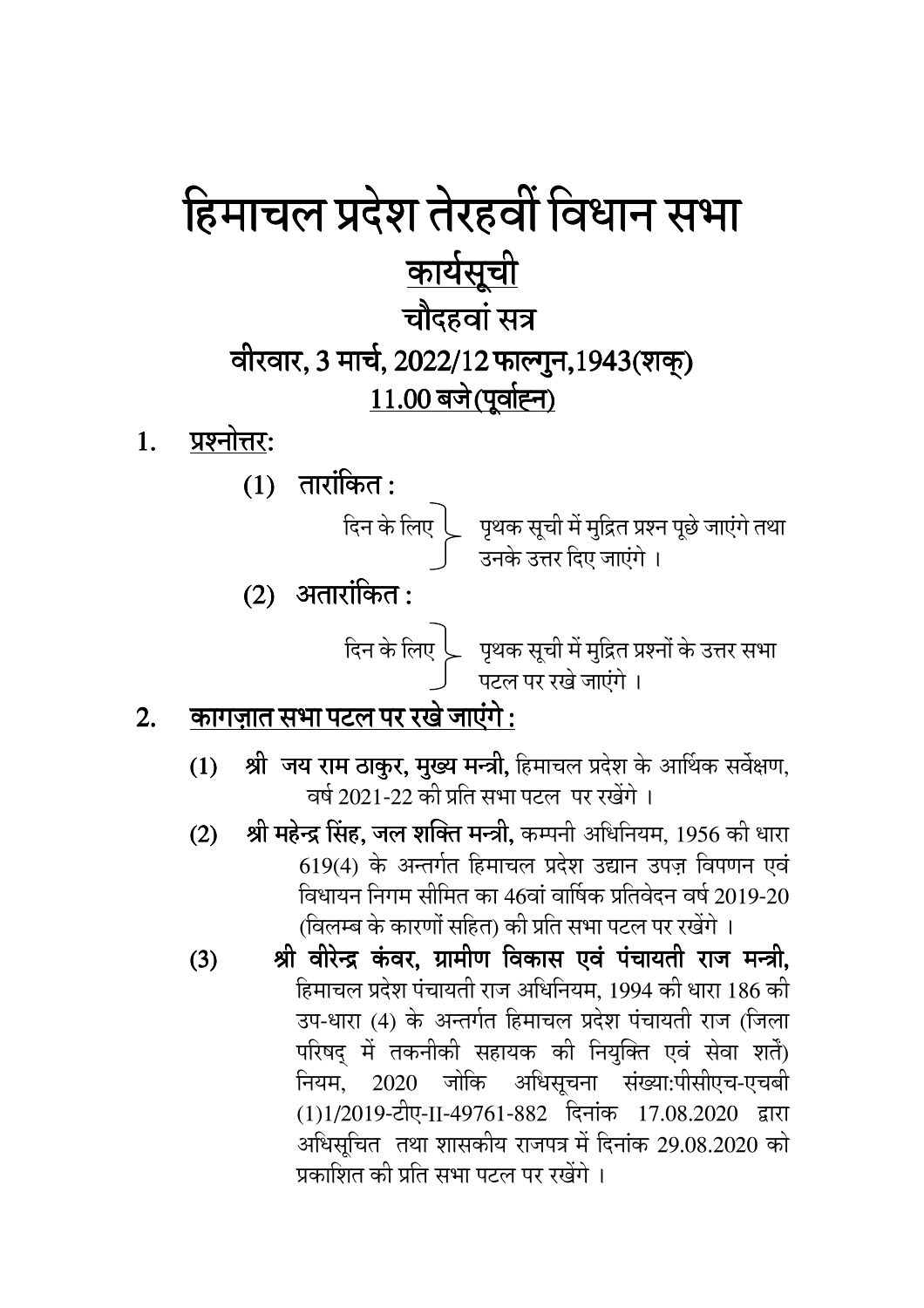### $3.$  सदन की समितियों के प्रतिवेदन :

- $(1)$  श्री बलबीर सिंह, सभापति, कल्याण समिति, (वर्ष 2021-22), समिति के निम्न प्रतिवेदनों की एक-एक प्रति सभा में उपस्थापित करेंगे तथा सदन के पटल पर रखेंगे:-
	- (i) समिति का **37वां मूल प्रतिवेदन** जोकि प्रदेश मे सचालित "प्रधानमन्त्री मातृ वन्दना योजना" से सम्बन्धित गतिविधियों की संवीक्षा पर आधारित तथा **सामाजिक न्याय एवं अधिकारिता विभाग** से सम्बन्धित है :
	- (ii) समिति का 38**वां कार्रवाई प्रतिवेदन** (तेरहवीं विधान सभा) जोकि समिति के 25वां मूल प्रतिवेदन (तेरहवीं विधान सभा) (वर्ष 2020-21) में अन्तविष्ट सिफारिशों पर आधारित तथा सामाजिक न्याय एवं अधिकारिता विभाग से सम्बन्धित है:
	- (iii) समिति का 3**9वां कार्रवाई प्रतिवेदन** (तेरहवीं विधान सभा) जोकि समिति के 33वें मूल प्रतिवेदन (तेरहवीं विधान सभा) (वर्ष 2020-21) में अन्तविष्ट सिफारिशों पर आधारित तथा सामाजिक न्याय एवं अधिकारिता विभाग के अन्तर्गत "अनुसूचित जाति एवं जनजाति विकास निगम की योजनाओं" से सम्बन्धित है: और
	- $(iv)$  समिति का 40वां कार्रवाई प्रतिवेदन (तेरहवीं विधान सभा) जोकि समिति के 22वें मूल प्रतिवेदन (तेरहवीं विधान सभा) (वर्ष 2019-20) में अन्तविष्ट सिफारिशों पर आधारित तथा **सामाजिक न्याय एवं अधिकारिता विभाग** के अन्तर्गत "<mark>बेटी है अनमोल योजना</mark>" से सम्बन्धित है ।
- $(2)$  श्री हीरा लाल, सभापति, सामान्य विकास समिति, (वर्ष 2021-22),
	- समिति के निम्न प्रतिवेदनों की एक-एक प्रति सभा में उपस्थापित करेंगे तथा सदन के पटल पर रखेंगे:-
	- (i) समिति का 28**वां मूल प्रतिवेदन** जोकि **परिवहन विभाग** की गतिविधियों/कार्यों की संवीक्षा पर आधारित है; और
	- (ii) समिति का 2**9वां कार्रवाई प्रतिवेदन** (तेरहवीं विधान सभा) जोकि समिति के 20वें मूल प्रतिवेदन (तेरहवीं विधान सभा) (वर्ष 2020-21) में अन्तविष्ट सिफारिशों पर आधारित तथा परिवहन विभाग से सम्बन्धित है ।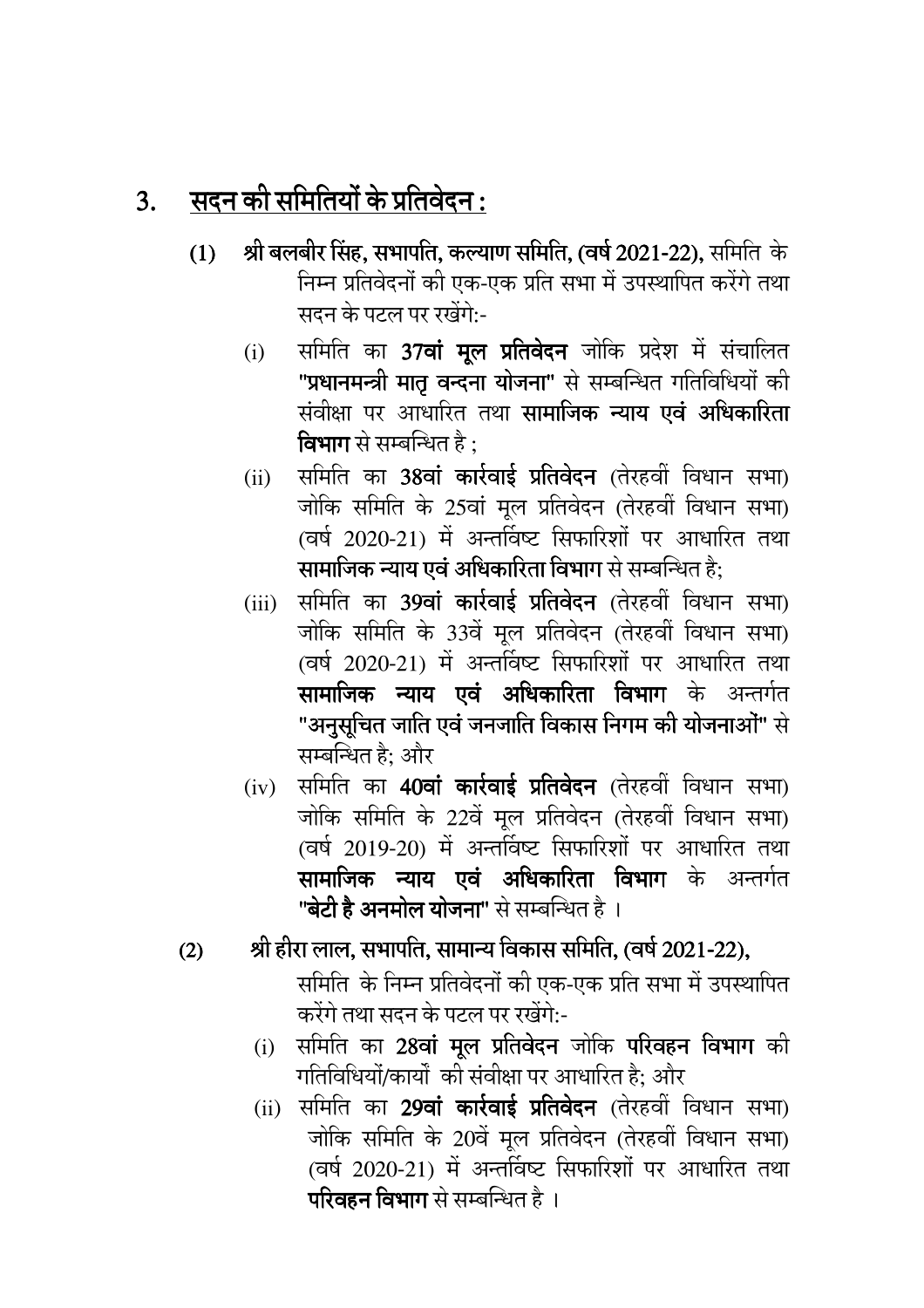#### श्री बलबीर सिंह वर्मा,सभापति,ग्रामीण नियोजन समिति,(वर्ष 2021-22),  $(3)$

समिति के निम्न प्रतिवेदनों की एक-एक प्रति सभा में उपस्थापित करेंगे तथा सदन के पटल पर रखेंगे :-

- समिति के <mark>अष्टम् मूल प्रतिवेदन</mark> (बारहवीं विधान सभा)<br>(वर्ष 2014-15) में अन्तर्विष्ट सिफारिशों पर बना 18वां  $(i)$ कार्रवाई प्रतिवेदन (बारहवीं विधान सभा) (वर्ष 2015-16) में निहित सिफारिशों पर सरकार द्वारा कृत कार्रवाई पर आधारित अग्रेत्तर कार्रवाई विवरण जोकि उद्योग विभाग से सम्बन्धित है: और
- समिति के अष्टम् मूल प्रतिवेदन (तेरहवीं विधान सभा)  $(ii)$ (वर्ष 2018-19) में अन्तर्विष्ट सिफारिशों पर बना 21वां कार्रवाई प्रतिवेदन (तेरहवीं विधान सभा) (वर्ष 2020-21) में निहित सिफारिशों पर सरकार द्वारा कृत कार्रवाई पर आधारित अग्रेत्तर कार्रवाई विवरण जोकि ग्रामीण विकास विभाग से सम्बन्धित है।

#### विधान सभा कार्य-<u>सलाहकार समिति का प्रतिवेदन:</u>  $\overline{4}$ .

कार्य-सलाहकार समिति का अठारहवां प्रतिवेदन (तेरहवीं विधान सभा) सभा में उपस्थापित किया जाएगा तथा स्वीकृति हेतु प्रस्ताव भी किया जाएगा ।

गैर-सरकारी सदस्य कार्य :  $5<sub>l</sub>$ 

"संकल्प"

(गैर-सरकारी सदस्यों के संकल्पों की सूची संलग्न है)

शिमला-171004 दिनांक: 2 मार्च, 2022 यशपाल शर्मा. सचिव ।

\*\*\*\*

(अनुपुरक कार्यसूची, यदि कोई हो, की भी जांच कर लें)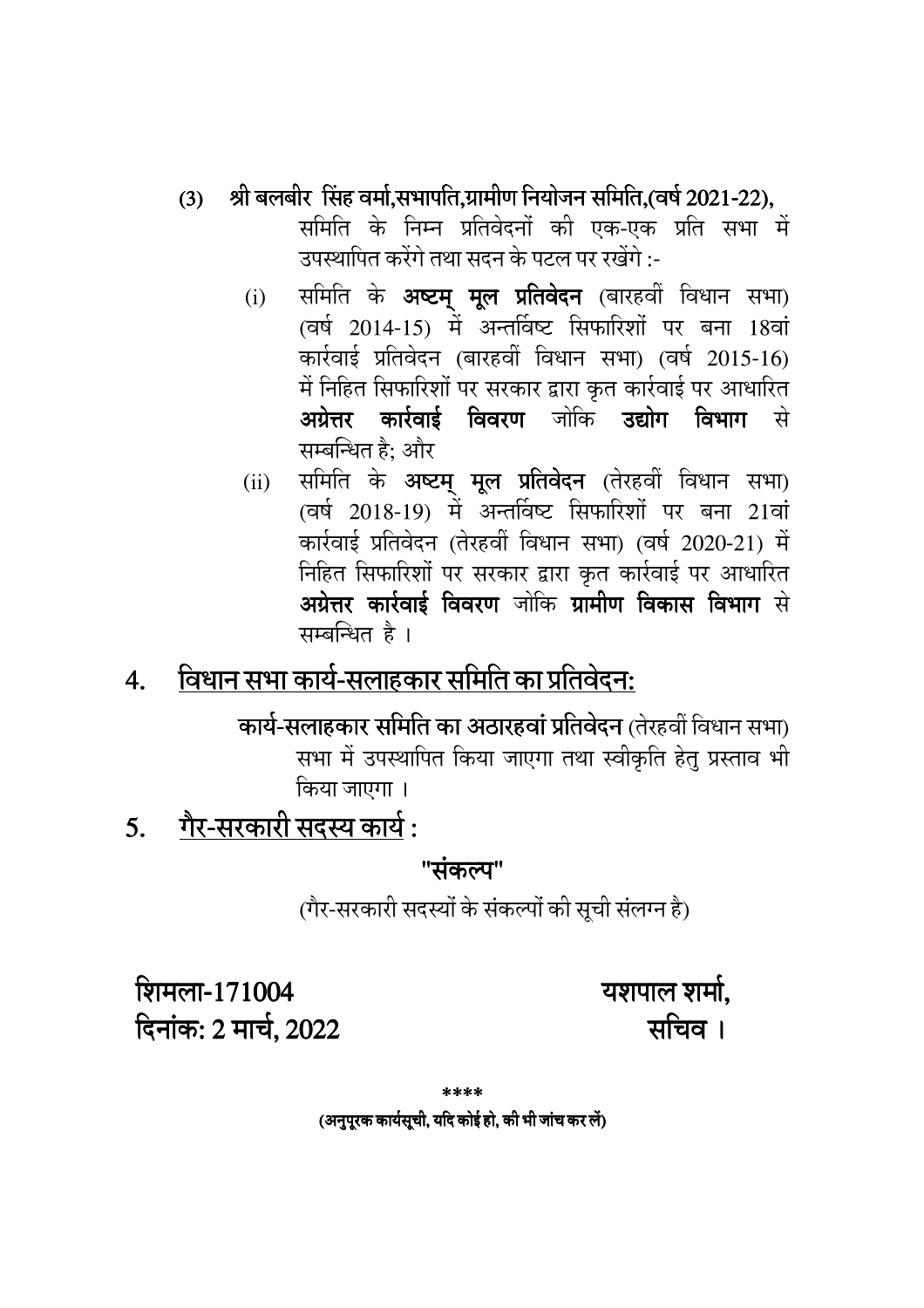# हिमाचल प्रदेश तेरहवीं विधान सभा गैर-सरकारी सदस्य कार्य

## 'संकल्प'

## चौदहवां सत्र

#### वीरवार, दिनांक 3 मार्च, 2022 को चर्चा हेतु लिए जाने वाले .<br>गैर-सरकारी सदस्यों के संकल्पों की सूची:

| क्र0सं0                                                         | सदस्य का नाम           | उद्धरण                                          |
|-----------------------------------------------------------------|------------------------|-------------------------------------------------|
| पिछले गैर-सरकारी दिवस में प्रस्तुत संकल्प पर चर्चा जारी रहेगी । |                        |                                                 |
|                                                                 | श्री जगत सिंह नेगी:    | "बदलते परिवेश में विधायको की भूमिका पर यह       |
|                                                                 |                        | सदन विचार करे।"                                 |
| 1.                                                              | श्री जीत राम कटवाल     | "श्रीमद् भगवत् गीता को स्कूली पाठ्यक्रम में     |
|                                                                 | श्री नरेन्द्र ठाकुर    | शामिल करने बारे यह सदन विचार करे।"              |
| 2.                                                              | श्री राकेश सिंघा:      | "This House may frame a policy to grant         |
|                                                                 |                        | relief amounting to 50% of the loss             |
|                                                                 |                        | incurred due to natural calamities<br>$\alpha$  |
|                                                                 |                        | agricultural and horticultural produce and      |
|                                                                 |                        | enhance the relief amount to Five Lacs on       |
|                                                                 |                        | the destruction of the house due to fire"       |
| 3.                                                              | श्री रमेश चन्द ध्वाला: | "बेसहारा पशुओं तथा जंगली जानवरों द्वारा किसानों |
|                                                                 |                        | की फसलों को हो रहे नुकसान के दृष्टिगत व         |
|                                                                 |                        | बेसहारा पशुओं की वजह से हो रही दुर्घटनाओं से    |
|                                                                 |                        | बचाव हेतु नीति बनाने पर यह सदन विचार करे। "     |
| 4.                                                              | श्रीमती आशा कुमारी:    | "This House resolves that the Government        |
|                                                                 |                        | of Himachal will formulate a building           |
|                                                                 |                        | policy for the State in area other than         |
|                                                                 |                        | planning areas especially with respect to       |
|                                                                 |                        | commercial buildings/ hotels coming up          |
|                                                                 |                        | like mushrooms in the State."                   |

### सचिव. हि0 प्र0 विधान सभा ।

\*\*\*